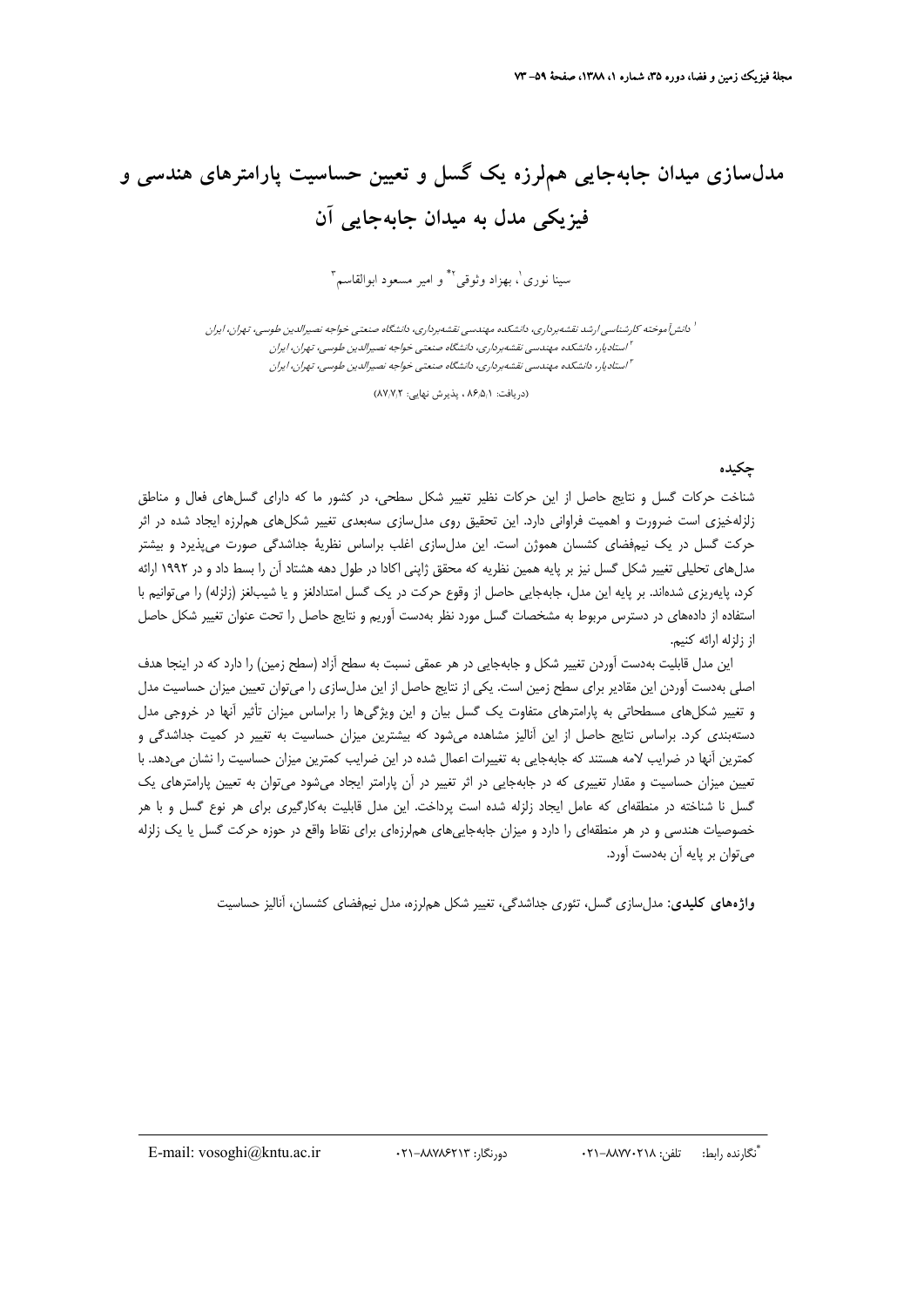### **Modeling the co-seismic deformation field of a fault and determining the sensitivity of the geometrical and physical parameters of the model to this deformation field**

Noori,  $S^1$ ., Voosoghi,  $B^2$ . and Abolghasem, A.  $M^3$ .

<sup>1</sup> Graduate Student, Faculty of Geodesy & Geomatics Engineering, K. N. Toosi University of Technology, Tehran, Iran <sup>2</sup> Assistant Professor, Equality of Ceodesy & Geomatics Engineering, K. N. Toosi University of Technolog *Assistant Professor, Faculty of Geodesy & Geomatics Engineering, K. N. Toosi University of Technology, Tehran, Iran 3 Assistant Professor, Faculty of Geodesy & Geomatics Engineering, K. N. Toosi University of Technology, Tehran, Iran* 

*(Received: 23 Jul 2007 , Accepted: 23 Sep 2008)* 

#### **Abstract**

The study of faulting and its resultant earth surface deformations is an essential research field in Iran. The major part of this large country is located in very active seismic zones. Any study in this field can enable us to mitigate the risk of earthquake hazards.

3D modeling of displacement and surface deformation caused by earthquake faulting based on a homogeneous, isotropic, elastic half space model is the main aim of this paper. The paper focuses on the modeling of a 3D co-seismic deformation field caused by stress accumulation and its release along seismogenic faults based on a homogeneous elastic half-space model. The most commonly used analytic models of fault deformations have been based on the dislocation solutions of Okada (1985, 1992). This dislocation model is used to investigate surface deformations which are generated by strike-slip and dip-slip faulting. A method of sensitivity analysis is applied to determine sensitivity of the model and its resultant displacement field with respect to the change of parameters of the model.

During the last decades, powerful new models have been developed and deployed with encouraging results for improving knowledge of fault system behavior and its consequent earthquake hazards. Fault displacement models based on elastic dislocation theory have been used to calculate displacements and strains due to co-seismic slip events. In the elastic dislocation theory, faults are considered as displacement discontinuities or dislocations in an otherwise continuous elastic medium. In this approach, faults are represented as surfaces across which there is a discontinuity in the elastic displacement field.

The elastic dislocation theory is conceptually valid for modeling co-seismic deformations. The elastic dislocation formulation of Okada is used in our models, which expresses the displacement field  $U(x, y, z)$  at any given point as a function of fault parameters (slip, dip, strike, length, and width) and the elastic constants within the continuum, for rectangular fault panels with horizontal upper and lower edges. The Okada formulation is mathematically robust and tractable, and these attributes make it suitable for rapid, iterative, forward numerical modeling.

In the first section of the paper, the relationship between surface deformation and dislocation theory will be summarized using representation formula. The dislocation theory can be described as that part of the theory of elasticity dealing with surfaces across which the displacement field is discontinuous, the suggestion seems reasonable. As commonly done in mathematical physics, it is necessary for simplicity to make some assumptions. Here the curvature of the earth, its gravity, temperature, magnetism and non-homogeneity are neglected and a semi-infinite medium which is homogeneous and isotropic is considered. For this modeling, the fault parameters that must be considered, are dislocation amount, length, width, depth and dip angle for fault plane.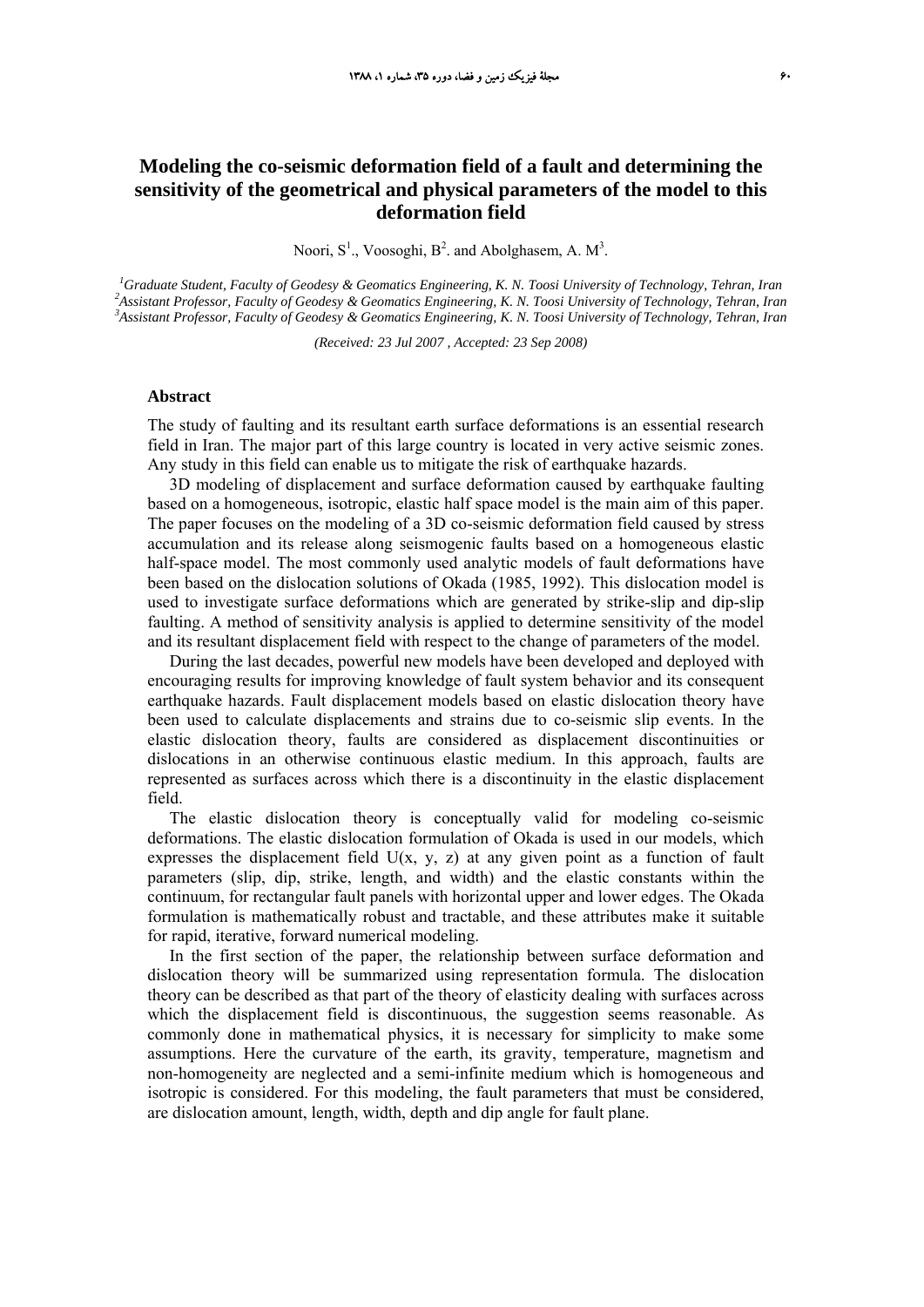This model can calculate displacements at every depth and the free surface specially. Here, the first displacement field is calculated for a simulated fault and sensitivity analysis is carried out for model parameters. The dislocation model provides us with surface deformation fields generated by strike-slip and dip-slip faulting and the vector maps of horizontal and vertical displacement fields can be represented.

In the next step, the sensitivity analysis is done to determine the sensitivity of the model and its deformation behavior with respect to any fault parameters. Then the results of the analysis for both cases of strike and dip-slip faults are compared. The analysis shows that the model has maximum sensitivity to dislocation parameter and minimum sensitivity to lame coefficients.

The numerical results of the analysis show that when the amount of dislocation increases the range and area of the surface deformation are greater. The horizontal displacements are more sensitive to the change of the dislocation amount in comparison with the vertical displacements. The results of the analysis result are summarized in the following table.

| No. | Parameters                        |                |
|-----|-----------------------------------|----------------|
|     | Dislocation (U)                   |                |
| 2   | Depth of fault (c)                | Decrease       |
|     | Dip Angle $(\delta)$              |                |
|     | Width of fault (w)                | of sensitivity |
|     | Length of fault $(L)$             |                |
| 6   | Lame coefficient $(\lambda, \mu)$ |                |

|  | Result of sensitivity analysis |
|--|--------------------------------|
|  |                                |

The model can be applied for simulating co-seismic deformation fields of faulting to prepare a hazard map for the investigated fault in case of any consequent earthquake due to fault motions and for use in any further planning. This knowledge will translate into tangible societal benefits by providing the basis for more effective hazard assessments and mitigation efforts.

**Key words:** Fault modeling, Dislocation theory, Co-seismic deformation, Half space model, Sensivity analysis

هدف اصلي اين تحقيق مدلسازي ميزان جابهجاييها و زلزله براي يك گسل در يك نيمفضا را نخستين تغيير شكلهاي حاصل از وقوع حركت در گسلهاي بار كاواساكي و همكاران (1973 و 1975) استخراج امتدادلغز و شيبلغز است. با اين مدلسازي ميتوان با كردند. سپس در 1980 نظرية كرنشهاي لرزهاي روابط مربوط به جابهجاییهای سطحی حاصل از در یک نیمٖفضا با استفاده از نظریهٔ جداشدگی را اکادا (seismic strains) و كاربردهاي آنها را اكادا (١٩٨٠) ارائه كرد و روابط كامل محاسبه تغيير شكل سطحي گسل

**1 مقدمه**

فرض وقوع يك زلزله يا حركت در يك گسل به محاسبه و برآورد جابهجاييهاي صورت گرفته پرداخت.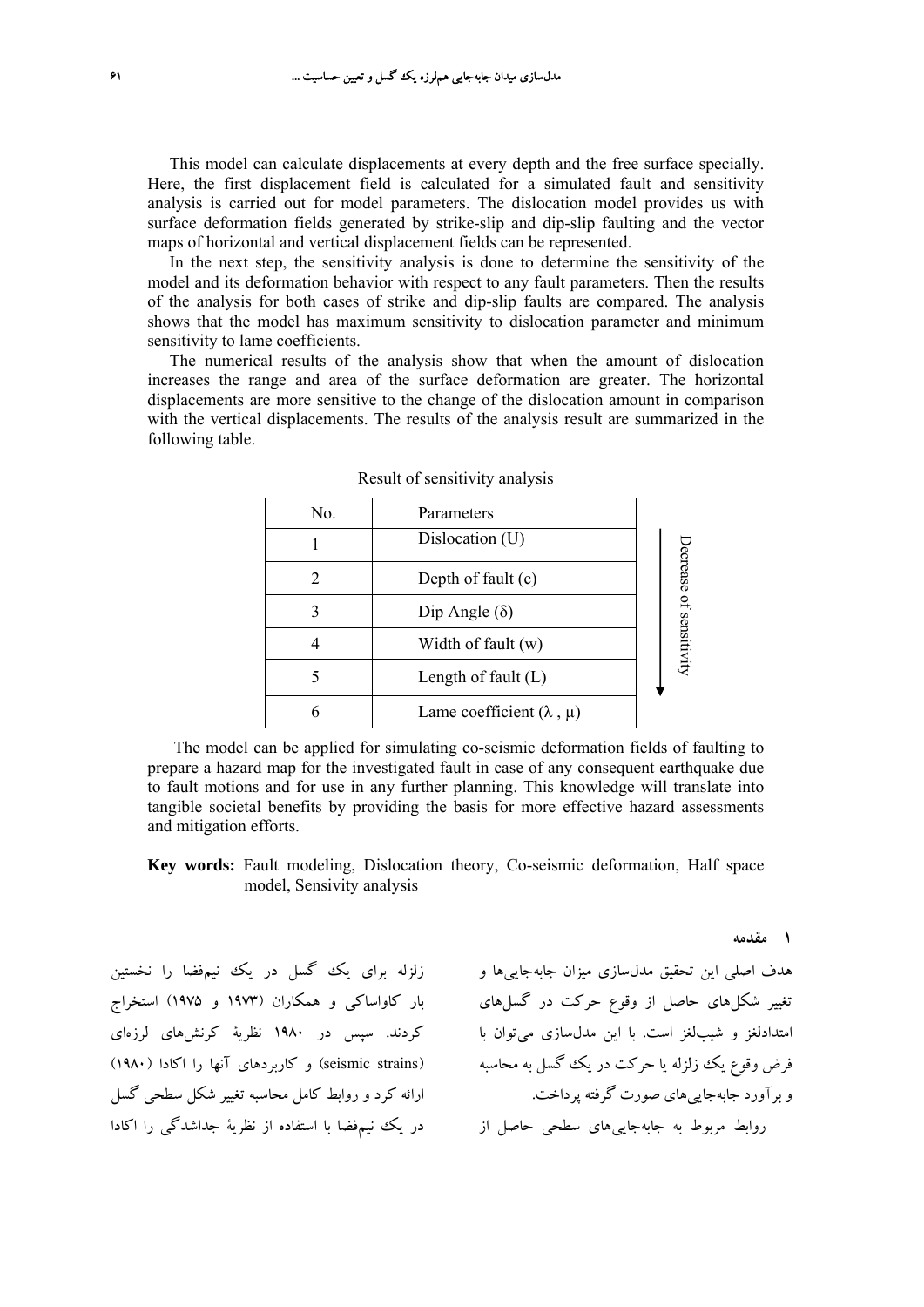(1985) بيان كرد، اين محقق سپس در 1992 با اضافه كردن روابطي به تحقيق قبلي ،1985 توانست اين نظريه و محاسبات مربوط به ميدانهاي جابهجايي را به محاسبه ميدان تغيير شكل داخلي در اثر يك گسل در نيمفضا تعميم دهند، كه اين روابط، اساس مدلسازي صورت گرفته در اين تحقيق است.

اين مدل در بسياري از كشورهاي پيشرفته دنيا نظير امريكا و ژاپن كه مناطق لرزهخيز دارند براي اكثر گسلهاي موجود در اين مناطق تهيه شده و اطلاعات مورد نياز براي مدل به صورت پيوسته در حال جمعآوري است (تاچر، 1990 و تادا و هاشيموتو، 1987). در كشور ما هنوز براي مدلسازي حركات گسلها و بررسي جديتر آنها اقدام كافي صورت نگرفته است. يكي از معروفترين و كاربرديترين مدلهاي حركت گسل در دنيا مدل نيمفضا (اكادا، 1992) است كه در اغلب نقاط دنيا براي مدلسازي حركت گسلها از آن استفاده ميشود. تواناييهاي مدل بر پايه روشهاي نوين عددي را (ابولقاسم و گرافارند، 2003) مورد تحقيق و تأكيد قرار دادهاند. در اينجا لازم است به برخي از كاربردهاي مهم اين مدل در تعيين پارامترهاي يك گسل و مديريت بحران اشاره شود. با استفاده از اين مدل در نواحي مركزي ژاپن نظير منطقه ايزو اوشيما (تادا و هاشيموتو، 1987) و منطقه آف ايتو (اكادا و ياماموتو، 1991) توانستهاند به محاسبه جابهجاييها بپردازند و از آنجا كه اين ناحيه ناحيهاي فعال است با استفاده از نتايج و خروجيهاي مدل به مديريت بحران منطقه بپردازند و تاكنون كليه برنامهريزيهاي منطقهاي را با استفاده از نتايج حاصل در نظر گرفتهاند. يكي ديگر از مناطقي كه از اين مدل در آنجا استفاده ميشود گسل سنآندرياس است (تاچر، 1990). از نمونه كاربردهاي ديگر ميتوان به محاسبات صورت گرفته در زلزله ازميت تركيه (ريلينگر و همكاران، 2000) و در زلزله سانفرانسيسكو (تاچر، 1975)دراشاره كرد. اين مدل

مدلي كشساني است و در آن پارامتر زمان نقشي بر عهده ندارد و به محاسبه ميزان جابهجاييها در امتداد سه محور z,y,x براي يك منطقه (گسل) كه در آن حركت رخ داده باشد، ميپردازد. يكي از بارزترين مشخصات اين مدل توانايي محاسبه جابهجايي در هر عمقي است و ميتوان با اين روابط به محاسبه جابهجاييها در سطح آزاد (سطحي كه ما روي آن به جمعآوري مشاهدات ميپردازيم) نيز پرداخت كه اين نكته بسيار حائزاهميت است.

يكي ديگر از كاربردهاي اين مدل را ميتوان با آناليز كردن حساسيت روي پارامترهاي مؤثر در مدلسازي به مثابة تعيين حساسيت مدل به پارامترها مطرح كرد كه در اين تحقيق اين آناليز را روي يك گسل شبيهسازي شده و همه پارامترهاي مؤثر در مدل و جابهجايي انجام داديم و ميزان حساسيت را درجهبندي كرده و به اين نتيجه رسيديم كه ميتوان با اين روش به خصوصيات يك گسل كه عامل وقوع تغيير شكل است، دست يافت.

# **2 مدل حركت گسل**

هدف عمده، بررسي و مدلسازي نواحي است كه در يك زلزله دچار جابهجايي و از هم گسيختگي ميشوند. اين امر از راههاي گوناگوني امكانپذير است. يكي از اين روشها محاسبه اين جابهجايي با نظرية جداشدگي ( dislocation theory (است. نظرية جداشدگي قادر به توضيح آن قسمت از نظرية كشساني كه مرتبط با ميدانهاي جابهجايي ناپيوسته است بپردازد (داياس و دوتيخ، 2006 و ورمان،  $. (1990)$ 

براي اين مدلسازي نيازمند در نظر گرفتن چند فرض در روابط هستيم. در اينجا از انحناي زمين، گراني آن، دما، مغناطيس و غير هموژن بودن صرف نظر كرده و به يك جسم به صورت نيمه نامحدود كه هم هموژن است و هم ايزوتروپ توجه ميكنيم. علاوه بر اين به اين نكته نيز توجه داريم كه قانونهاي نظريه كشساني خطي برقرار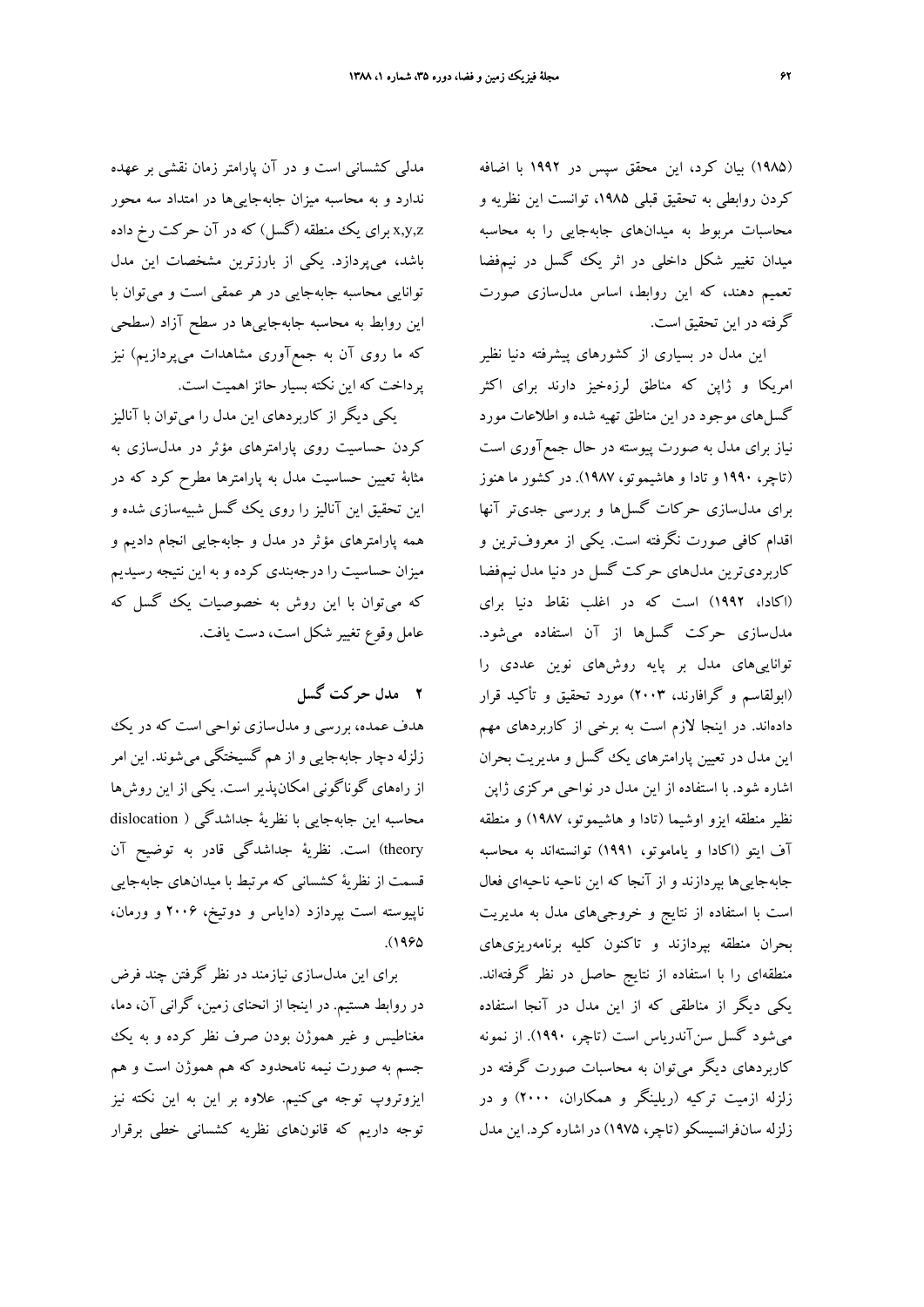$$
u_{ic}^{j} = \frac{F}{4\pi\mu} (1 - 2\delta_{i3}) \left( (2 - \alpha) \frac{R_{i}\delta_{j3} - R_{j}\delta_{i3}}{R^{3}} + \alpha \xi_{3} \left[ \frac{\delta_{ij}}{R^{3}} - 3 \frac{R_{i}R_{j}}{R^{5}} \right] \right)
$$
(4)



**شكل .1** دستگاه مختصات در نظر گرفته شده در اين بخش و هندسه مدل مرجع.

در اين عبارتها  $\delta_{ii}$  دلتاي كرونكر (Kronecker delta) ،(Lame's constants) لامه ضرايب μ و λ و R<sub>2</sub> = x<sub>2</sub> - ξ<sub>2</sub> ، R<sub>1</sub> = x<sub>1</sub> - ξ<sub>1</sub>,  $\alpha = (\lambda + \mu) / (\lambda + 2\mu)$ و  $R^2 = R_1^2 + R_2^2 + R_3^2$  و  $R_3 = X_1 - \xi_3$  هستند. ولين جمله در رابطه ۱،  $\mathrm{u}^{\mathrm{j}}_{\mathrm{iA}}(\mathrm{x}_1, \mathrm{x}_2, \mathrm{x}_3)$  بيانگر ميدان جابهجايي در نتيجه يك نيروي منفرد عمل كننده در ن (پنجی ) در یک جسم محدود است (لاو، ۱۹۴۴).  $(\xi_1, \xi_2, \xi_3)$ جملة دوم متناظر است با تصوير نيروى نقطهاي عمل كننده در نقطه  $(\xi_1, \xi_2, -\xi_3)$  در جسم محدود. جملههای  $\mathrm{u}_\mathrm{iC}^\mathrm{j}(\mathrm{x}_1, \mathrm{x}_2, \mathrm{x}_3)$  سوم و چهارم،  $\mathrm{u}_\mathrm{iB}^\mathrm{j}(\mathrm{x}_1, \mathrm{x}_2, \mathrm{x}_3)$  و جملههايي هستند كه وابستگي مدل به عمق را نشان مي دهند. در صورتي كه عمق كه مؤلفه  $X_3$  بيان كننده آن است را در روابط برابر صفر در نظر بگيريم، و گسل را به سطح آزاد منتقل كنيم، در رابطه (1)، جملههاي اول و دوم حذف و جمله چهارم نيز برابر با صفر ميشود و تنها جمله اقی $\mathrm{u}^{\mathrm{j}}_{\mathrm{B}}(\mathrm{x}_1, \mathrm{x}_2, 0)$  است كه مدل را به یك ميدان جابهجايي سطحي منتج شده از يك نيروي نقطهاي

است (داياس و دوتيخ، 2006). در اين زمينه تحقيقات بسياري صورت گرفته است كه نشان ميدهد تأثير انحناي زمين براي رويدادهاي كمعمق و سطحي قابل صرف نظركردن است (مك گينلي، 1969). حساسيت به توپوگرافي زمين، هموژن بودن، ايزوتروپي و فرض نيمفضا جزء شرايط و بررسيهاي مؤثر اخير در اين نظريه است (مستر لارك، 2003). در اين قسمت ابتدا مختصري در خصوص روابط رياضي مدل و خروجيهاي آن توضيح ميدهيم. در اين تحقيق دستگاه مختصات دكارتي نشان داده شده در شكل 1 را در نظر ميگيريم، جسم كشسان در ناحيه قرار دارد و محور  $\rm x_{1}$  در جهت موازی با جهت  $\rm x_{3} \leq 0$ لغزش گسل در نظر گرفته شده است. در اين دستگاه مختصات،  $\mathfrak{t}_1: \mathfrak{u}^{\, \mathrm{j}}_1(\mathrm{x}_1, \mathrm{x}_2, \mathrm{x}_3; \xi_1, \xi_2, \xi_3)$ امين مؤلفه جابهجايي در نقطه  $(x_1, x_2, x_3)$  هستند كه در نتيجه اعمال نيروي نقطهاي به بزرگي  $\rm{F}$  در جهت  $\rm{j}$  در ايجاد شده است. اين مسئله را مي $(\xi_1, \xi_2, \xi_3)$ شكل رابطه (1) بيان كرد و جملههاي اين رابطه در روابط (،2 3 و 4) 4توضيح داده شدهاند (آكادا، 1985 و 1992؛ ميندلين، 1936 وپرس، 1965).

$$
u_1^j(x_1, x_2, x_3) = u_{iA}^j(x_1, x_2, -x_3) - u_{iA}^j(x_1, x_2, x_3) + u_{iB}^j(x_1, x_2, x_3) + x_3 u_{iC}^j(x_1, x_2, x_3)
$$
\n(1)

به طوريكه:

$$
u_{iA}^{j} = \frac{F}{8\pi\mu} \left( (2-\alpha)\frac{\delta_{ij}}{R} + \alpha \frac{R_{i}R_{j}}{R^{3}} \right)
$$
 (7)

$$
\frac{R_{i}\delta_{j3} - R_{j}\delta_{i3}(1 - \delta_{j3})}{R (R + R_{3})} - \frac{R_{i}R_{j}}{R (R + R_{3})^{2}} (1 - \delta_{i3})(1 - \delta_{j3})])
$$
\n
$$
(4)
$$
\n
$$
(4)
$$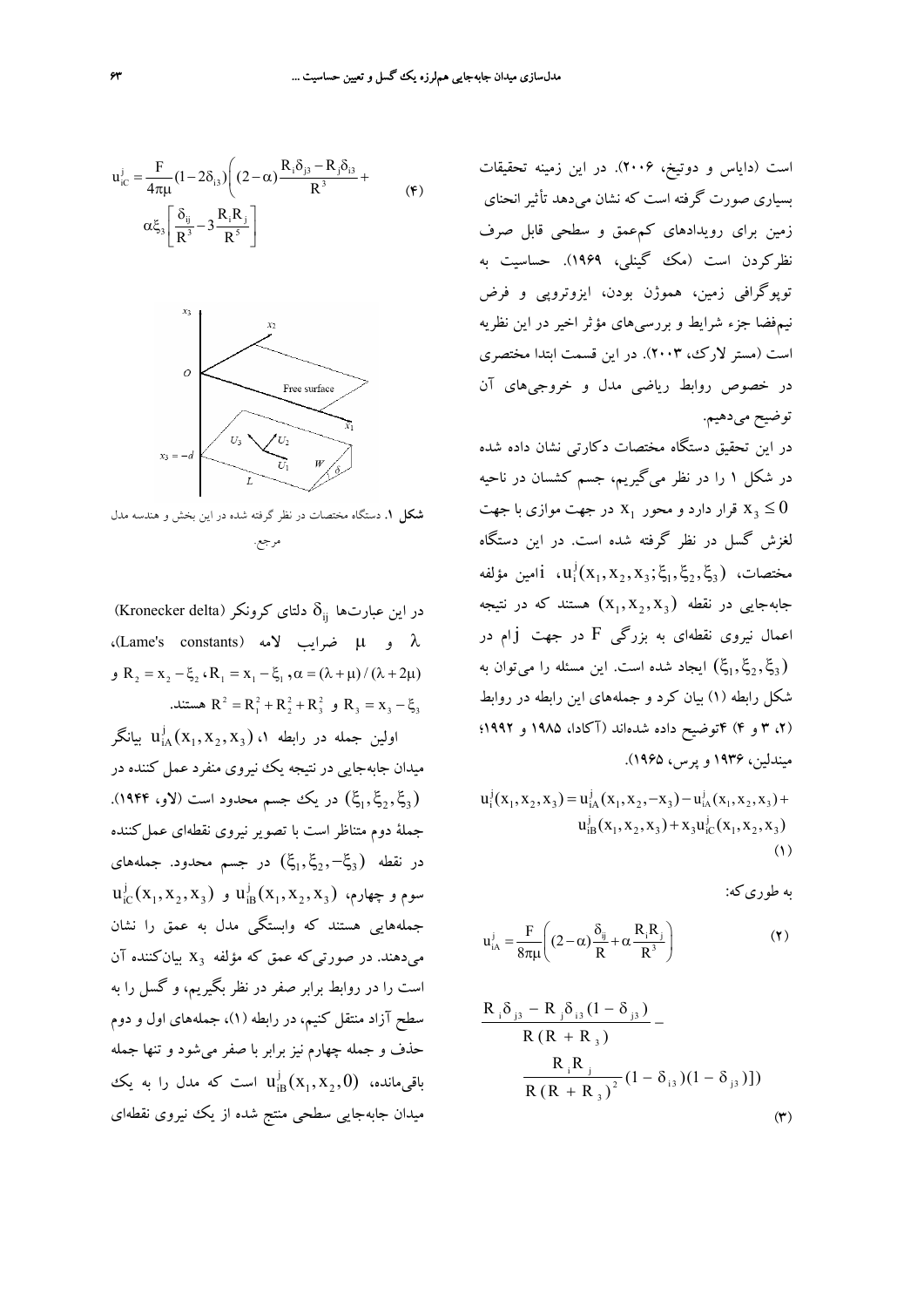در يك نيمفضا (اكادا، ١٩٨۵) تبديل مي كند. هدف اصلي نيز در اين تحقيق، بهدست آوردن اين ميدان است، چرا كه اگر چه جابهجايي در هر عمقي از گسل رخ ميدهد، مشاهدات آن در روي سطح آزاد (سطح زمين) صورت ميگيرد و اين سطح براي ما قابل دسترس و ملموس است.

با توجه به روابط قبلي جابهجايي در يك جسم محدود كشسان در نتيجه يك جداشدگي، با رابطه (5) بهدست ميآيد.

$$
u_{i} = \frac{1}{F} \iint_{\Sigma} \Delta u_{j} \left[ \lambda \delta_{jk} \frac{\partial u_{i}^{n}}{\partial \xi_{n}} + \mu \left( \frac{\partial u_{i}^{j}}{\partial \xi_{k}} + \frac{\partial u_{i}^{k}}{\partial \xi_{j}} \right) \right] v_{k} d \Sigma
$$
\n
$$
\tag{2}
$$

 $\Delta \textbf{u}_{\rm j}$  به طوریکه در این رابطه  $\textbf{u}_{\rm i}$  میدان جابهجایی و كميت جداشدگي در سطح Σ است. از اين رو با توجه به اين رابطه به منظور بهدست آوردن جابهجايي، نياز داريم تا مشتقات رابطه (۱) را نسبت به  $\ddot{\xi}_{\mathbf{k}}$  بهدست آوریم و در رابطه (5) قرار دهيم.

اكنون، به يك مسئله عمليتر توجه ميكنيم. جدا شدگيهاي ابتدايي  $\rm u_1$  و  $\rm u_2$  و  $\rm u_3$  را تعريف ميكنيم كه به ترتيب متناظرند با مؤلفههاي يك جداشدگي اختياري امتدادلغز، عمودلغز و كششي. در شكل 1 هر بردار جهت گسلهاي ابتدايي را نشان ميدهد. بردار **D** بردار Burger ناميده ميشود، كه چگونگي گسترش يافتن گسل به سمت بيرون را نشان ميدهد رابطه (6).

$$
D=u^+-u^-\tag{9}
$$

يك جداشدگي را عموماُ ميتوان با سه زاويه مشخص كرد: زاويه شيب δ گسل، زاويه لغزش θ و زاويه φ واقع بين صفحه گسل و بردار Burger، **D**. اين مسئله به صورت گرافيكي در شكل 2 نشان داده شده است.



**شكل .2** هندسه مدل مرجع و توجيه (زوايا) بردار D.

براي يك گسل مستطيلي محدود با طول L و عرض W كه در عمق c قرار گرفته است (شكل 1)، ميدان تغيير شكل ميتواند بهصورت تحليلي با تغيير متغييرها و انتگرالگيري روي مستطيل محاسبه شود. اين روش را افراد گوناگوني بررسي و تكميل كردهاند (چاينري، 1963؛ ايواساكي و ساتو، 1979 و ساتو و ماتسوئورا، 1974). در اينجا از نتايج محاسبات آنها استفاده خواهيم كرد. نتيجه نهايي در شكل فشرده (رابطه 7) با استفاده از علائم تانسوري كه بيانگر جايگذاريها هستند نمايش داده شده است.

$$
f(\xi, \eta)
$$
 =  $f(x, p) - f(x, p - W) - f(x - L, p)$   
+  $f(x - L, p - W)$  (v)

حال به معرفي كميتهاي فوق در رابطه (8) ميپردازيم:

$$
d = c - z \quad \tilde{d} = \eta \sin \delta - q \cos \delta
$$
  
\n
$$
p = y \cos \delta + d \sin \delta \quad q = y \sin \delta - d \cos \delta,
$$
  
\n
$$
\tilde{y} = \eta \cos \delta + q \sin \delta, X^2 = \xi^2 + q^2
$$
  
\n
$$
R^2 = \xi^2 + \eta^2 + q^2
$$
 (A)

(۹) كميتهاى  $u_1$  و  $u_2$  و  $u_3$  و همان طور كه در رابطه نشان داده شده است با بردار برگر مرتبط هستند:

$$
U_1 = |\vec{D}| \cos \varphi \cos \theta, \ U_2 = |\vec{D}| \cos \varphi \sin \theta,
$$
  

$$
U_3 = |\vec{D}| \sin \varphi.
$$
 (4)

بنابراين براي يك جداشدگي امتدادلغز، رابطه (10) را به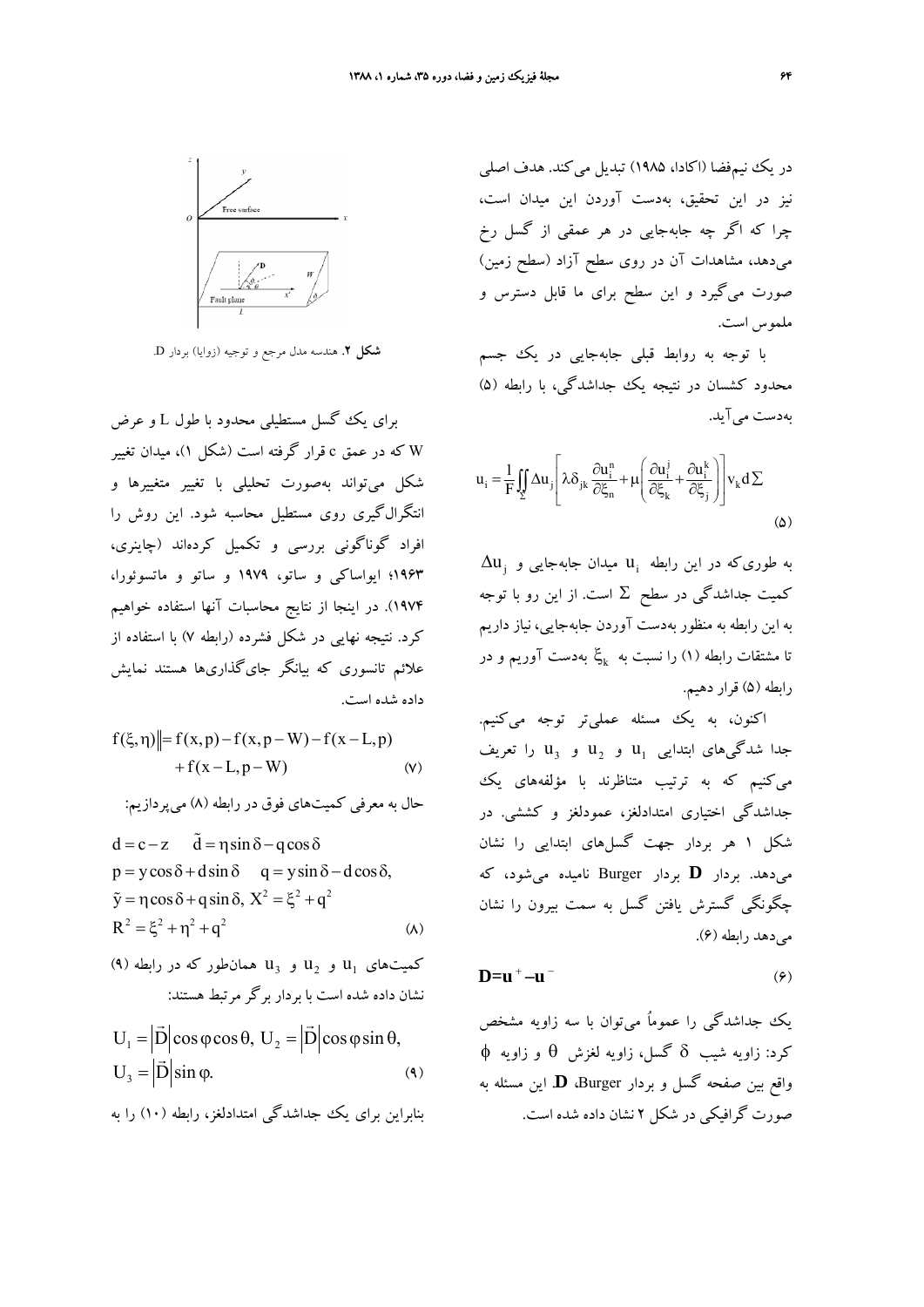ξ مختصات نقطه محاسباتي واقع در ميدان جابهجايي و همان $d$ هرايب لامه آشاره شد  $\lambda,\,\mu$  ضرايب لامه هستند كه بيانگر مشخصات فيزيكي منطقهاياند كه گسل در آن واقع است و در روابط، آنها را عموماً با هم برابر ميگيرند.

همانطور كه قبلاً نيز در قسمتهاي مختلف مقاله به آن اشاره شد، خروجي اصلي و مهم اين مدل ميزان جابهجايي در امتداد سه محور x و y و z، يعني مقادير و  $U_{y}(x, y, z)$  و  $U_{y}(x, y, z)$ ، برای هر  $U_{x}(x, y, z)$ نقطهاي از سطح زمين و در هرعمقي (از جمله سطح آزاد) است.

حال با توجه به روابط رياضي ذكر شده فوق براي گسلهاي متفاوت شامل گسل امتدادلغز و شيبلغز ميتوان در هر كدام از موارد فوق در يك منطقه كه در آن حركتي رخ داده باشد با در دست داشتن اطلاعات مورد نياز به محاسبه جابهجايي در آن منطقه پرداخت. اين روابط و فرمولها در قالب يك برنامه محاسباتي نوشته شده است و قابل اجرا براي هر گسلي با مشخصات هندسي معلوم و در هر منطقه است.

**3 مدلسازي و آناليز حساسيت**

به منظور بررسي مدل و نحوه خروجيهاي آن و تجزيه و تحليل آنها ابتدا برنامه را براي يك گسل شبيهسازي شده در حالت ايدئال اجرا و خروجيهاي حاصل از آن را ترسيم كرديم. خصوصيات گسل شبيهسازي شده مطابق جدول 1 است. اين گسل به گونهاي در نظر گرفته شده كه قسمت فوقاني آن سطح زمين را قطع كند و مماس بر سطح زمين باشد. بردارها و مؤلفههاي افقي و قائم جابهجايي سطحي حاصل از هر كدام از حركتهاي امتدادلغز و شيبلغز بهصورت مجزا براي گسل پيشگفته در شكلهاي 3 و 4 نمايش داده شدهاند.

$$
u_{1} = -\frac{U_{1}}{2\pi} \left( \frac{\xi q}{R(R+\eta)} + \arctan \frac{\xi \eta}{qR} + I_{1} \sin \delta \right) \Big|, u_{2} = -\frac{U_{1}}{2\pi} \left( \frac{\tilde{y}q}{R(R+\eta)} + \frac{q \cos \delta}{R+\eta} + I_{2} \sin \delta \right) \Big|, u_{3} = -\frac{U_{1}}{2\pi} \left( \frac{\tilde{q}q}{R(R+\eta)} + \frac{q \sin \delta}{R+\eta} + I_{4} \sin \delta \right) \Big|.
$$

و براي يك جداشدگي شيبلغز داريم (رابطه 11):

 $(1)$ 

$$
u_1 = -\frac{U_2}{2\pi} \left( \frac{q}{R} - I_3 \sin \delta \cos \delta \right),
$$
  
\n
$$
u_2 = -\frac{U_2}{2\pi} \left( \frac{\tilde{y}q}{R(R + \xi)} + \cos \delta \arctan \frac{\xi \eta}{qR} - I_1 \sin \delta \cos \delta \right),
$$
  
\n
$$
u_3 = -\frac{U_2}{2\pi} \left( \frac{\tilde{d}q}{R(R + \xi)} + \cos \delta \arctan \frac{\xi \eta}{qR} - I_5 \sin \delta \cos \delta \right).
$$
  
\n(11)

به طوريكه جملههاي 1I تا 5I طبق روابط (12) تا (16) عبارتاند از:

$$
I_1 = -\frac{\mu}{\lambda + \mu} \frac{\xi}{(R + \tilde{d}) \cos \delta} - \tan \delta I_5, \qquad (17)
$$

$$
I_2 = -\frac{\mu}{\lambda + \mu} \log(R + \eta) - I_3, \tag{17}
$$

$$
I_3 = \frac{\mu}{\lambda + \mu} \left[ \frac{1}{\cos \delta} \frac{\tilde{y}}{R + \tilde{d}} - \log(R + \eta) \right] \quad (15)
$$
  
+  $\tan \delta I_4$ ,

$$
I_4 = \frac{\mu}{\mu + \lambda} \frac{1}{\cos \delta} \Big( \log(R + \tilde{d}) - \sin \delta \log(R + \eta) \Big),
$$

$$
(\Lambda \Delta)
$$

$$
I_{5} = \frac{\mu}{\lambda + \mu} \frac{2}{\cos \delta} \arctan
$$
  

$$
\frac{\eta(X + q \cos \delta) + X(R + X) \sin \delta}{\xi(R + X) \cos \delta}
$$
 (19)

در روابط فوق z عبارت است از ارتفاع نقطهاي كه ميدان جابهجايي آن محاسبه ميشود و y عرض آن نقطه، η و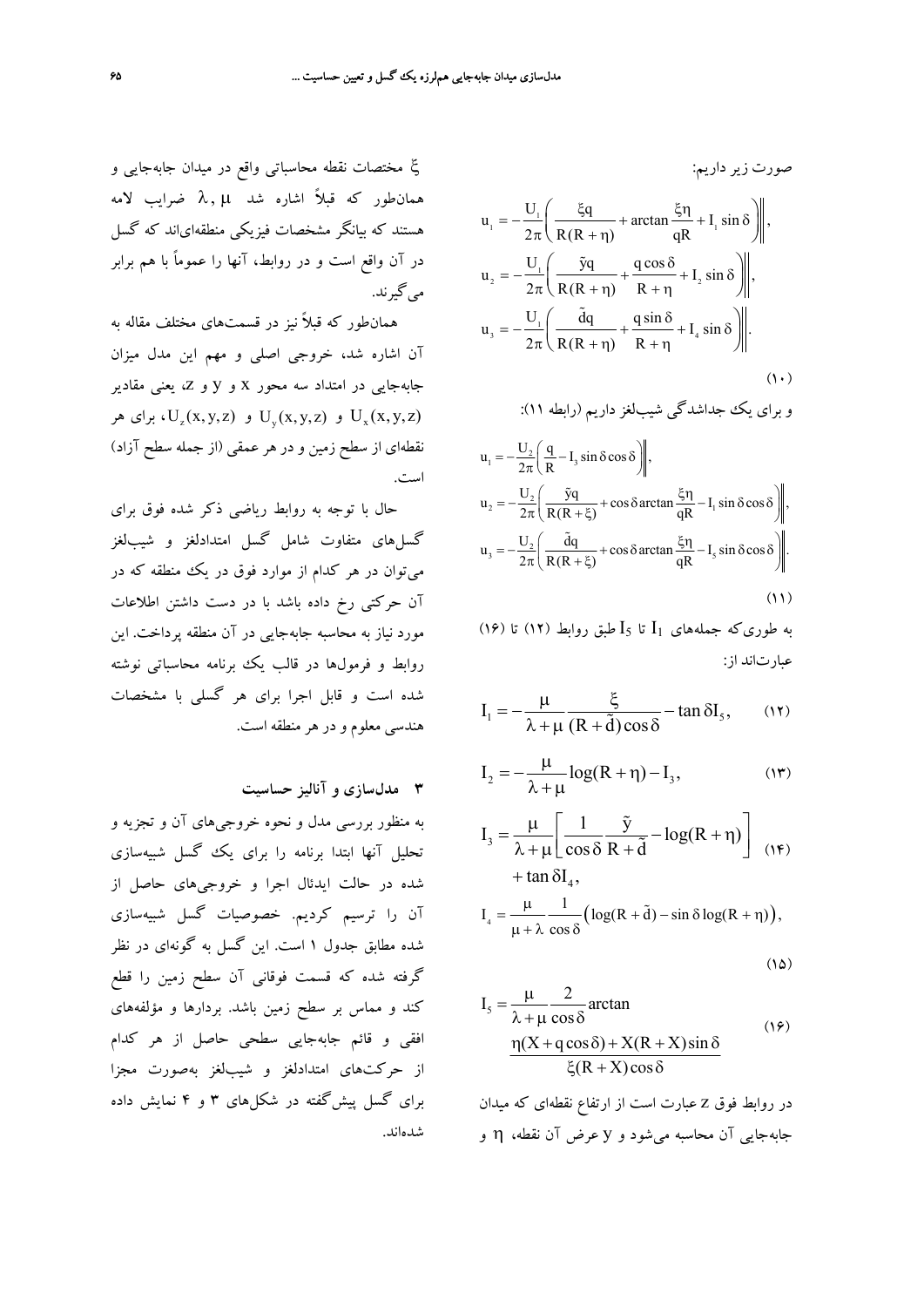**جدول .1** مشخصات گسل مرجع.

| گسل  |           | W<br>(km) | C<br>(km) | $\delta$<br>(deg.) | U(m)   |     | دامنه تغييرات جابهجايي برحسب سانتىمتر |                         |                  |                           |
|------|-----------|-----------|-----------|--------------------|--------|-----|---------------------------------------|-------------------------|------------------|---------------------------|
|      | L<br>(km) |           |           |                    | Strike |     |                                       | Strike-slip<br>Dip-slip |                  |                           |
|      |           |           |           |                    |        | Ъîр | افقى                                  | قائم                    | افقى             | قائم                      |
| گسل  | ۱۲        | ٨         | ١٤ ار ٥   | ٤٠                 |        | ٣   | $\cdot \sim \text{YAL}$               | $-1.9 - 1.9$            | $\cdot \sim 11V$ | $-Y \cdot \sim Y \cdot V$ |
| مرجع |           |           |           |                    |        |     |                                       |                         |                  |                           |

 $\lambda, \mu = \mathfrak{t} \cdot \text{GPa}$ 



**شكل .3** الف- منحني ميزان مؤلفههاي افقي جابهجايي سطحي و ب- منحني ميزان مؤلفههاي قائم جابهجايي سطحي براي گسل امتدادلغز (خطوط نقطهچين نشاندهنده تصوير گسل روي سطح زمين هستند).



**شكل .4** الف- منحني ميزان مؤلفههاي افقي جابهجايي سطحي و ب- منحني ميزان مؤلفههاي قائم جابهجايي سطحي براي گسل شيبلغز (خطوط نقطهچين نشاندهنده تصوير گسل روي سطح زمين هستند).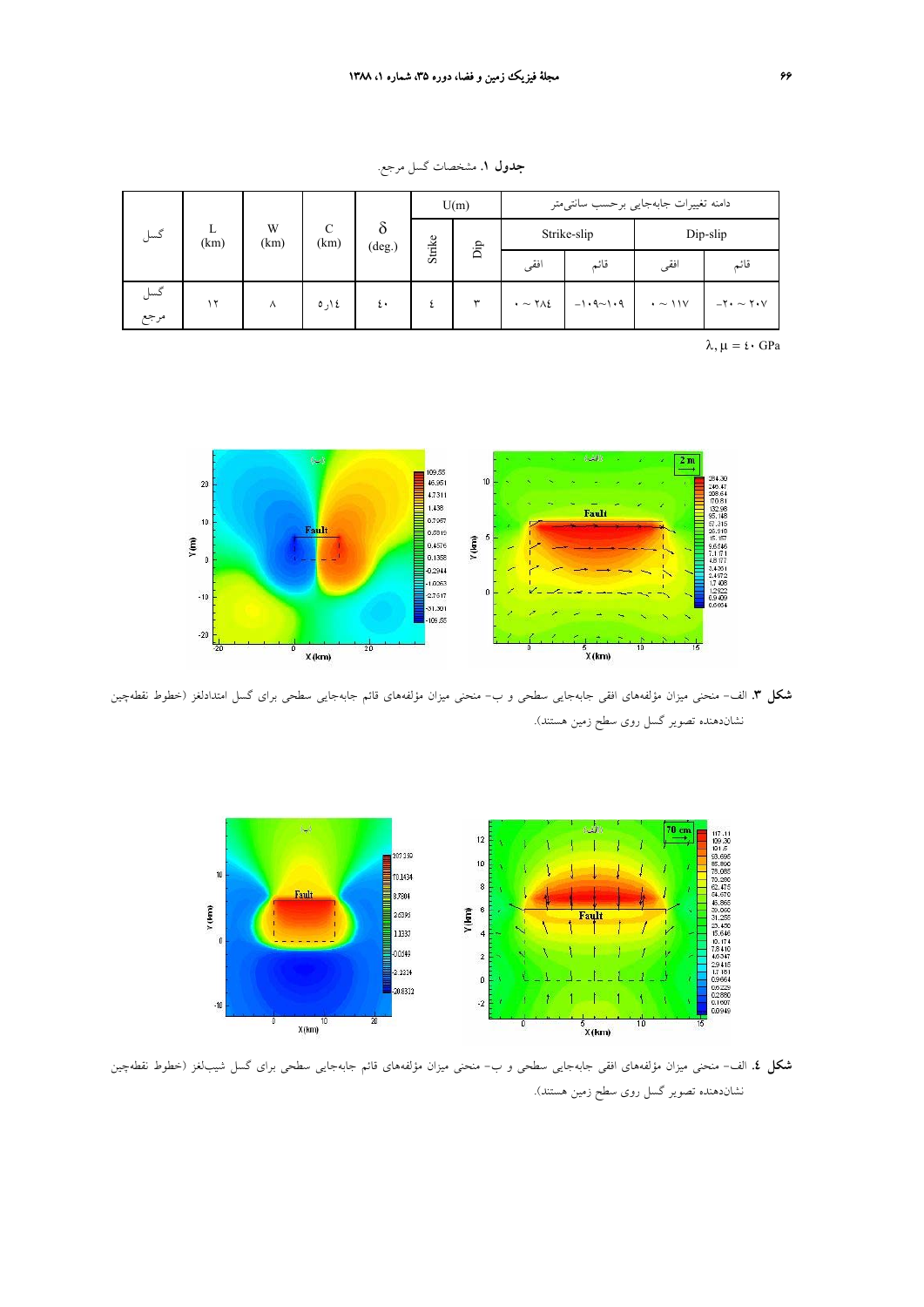شكل -4 الف و ب (جابهجايي مسطحاتي و ارتفاعي) مقادير جابهجايي در روي سطح زمين كاملاً وابسته به محل و نحوه قرارگيري گسل در زير سطح زمين و محل برخورد يا تصوير قسمت فوقاني آن با سطح زمين، كه ما از اين به بعد به آن مرز گسل در روي سطح زمين خواهيم گفت، هستند.

هدف از آناليز حساسيت عملي ساختن يك بررسي كلي روي تك تك پارامترهاي مؤثر در برنامه و مدل است تا ببينيم كه حساسيت خروجي مدل نسبت به كدام پارامتر بيشتر از بقيه است و به عبارتي تغييرات كدام پارامتر در مدل بيشتر خروجي مدل (يعني جابهجايي) را تحت تأثير قرار ميدهد. به عبارت ديگر اگر مدل نسبت به يك پارامتر حساستر باشد و با تغييرات آن جابهجايي بيشتر دچار تغيير شود در يك منطقه كه دادههاي سامانة تعيين موقعيت جهاني در دسترس باشد اگر آن پارامتر براي ما مجهول باشد ميتوان از طريق تغيير در ميزان آن پارامتر و معرفي مقادير متفاوت براي آن به مدل و مقايسه خروجي با نتايج حاصل از دادههاي سامانة تعيين موقعيت جهاني به مقدار بهينه آن كميت پي برد و آن را براي آن گسل در نظر گرفت. براي عملي ساختن اين آناليز ابتدا يك گسل را درحكم گسل مرجع براي انجام مقايسه در نظر گرفتيم و مشخصات آن را در جدول 1 ارائه كرديم. سپس در هر كدام از پارامترهاي گسل بهطور

جداگانه تغييراتي را ايجاد كرديم و نتايج آن را براي هر كدام از حالتهاي امتدادلغز و شيبلغز براي جابهجايي افقي و عمودي به صورت دامنه تغييرات نشان دادهايم تا بتوان آنها را با گسل مرجع مقايسه و نحوه تغييرات را بهخوبي مشاهده كرد. ابتدا تغييرات را در پارامتر طول گسل اعمال ميكنيم و نتايج را در جدول 2 جمعآوري كردهايم.

همانطور كه از نتايج به خوبي پيداست ميبينيم كه مدل و جابهجايي بهدست آمده نسبت به تغيير در طول

در روي هر كدام از شكلهاي 3 و 4 به خوبي نحوه حركت يك گسل امتدادلغز و شيبلغز از روي بردارهاي جابهجايي رسم شده و مقادير تغيير شكل و جابهجايي به صورت طيفي در هر شكل و با يك راهنما برحسب سانتيمتر در كنار هر شكل نشان داده شده است. ميبينيم كه در يك گسل امتدادلغز (شكل ۳-الف) بردارهاي جابهجايي نسبت به تصوير قسمت فوقاني گسل در روي سطح آزاد قرينه هستند و يكي اشاره به سمت مثبت و ديگري به سمت منفي محور مختصات دارد. اين نكته بيانگر خاصيت و نحوه حركت در يك گسل امتدادلغز است، نكته ديگري كه در اين شكل ميتوان به آن توجه كرد نحوه تغيير مقادير جابهجايي سطحي نسبت به موقعيت گسل است. اگر به خطوط خطچين در شكل كه نشاندهنده محل قرارگيري صفحه گسل در زير سطح زميناند (و به نوعي تصوير صفحه گسل در روي سطح آزاد هستند) توجه كنيم ميبينيم كه جابهجايي سطحي كاملاً وابسته به محل قرارگيري گسل و شكل آن است به طوريكه جابهجاييهاي صورت گرفته در ناحيه مستطيلي كه محدود به خطوط خطچين و خط تصوير قسمت فوقاني گسل هستند تحت تأثير صفحه گسل قرار ميگيرند در زير سطح زمين، نسبت به قسمت واقع شده در طرف ديگر، داراي مقادير جابهجايي بزرگتري هستند مرز گسل كه داراي حركت به سمت منفي محور مختصات است و ميبينيم كه بيشترين مقدار جابهجايي نيز در اين ناحيه صورت ميگيرد. اين نكته در مورد تغييرات ارتفاعي در منطقه در ناحيه گسلش نيز از روي شكل ۳- ب بهخوبي مشاهده ميشود.

در مورد حالت شيبلغز نيز بهخوبي با توجه به شكل -4 الف نيز ميتوان به نحوه حركت در دو طرف مرز گسل كه در دو جهت مخالف همديگر (يكي به سمت مثبت محور y ها و ديگري به سمت منفي اين محور) هستند اشاره كرد و ميبينيم كه در اين حالت هم در هر دو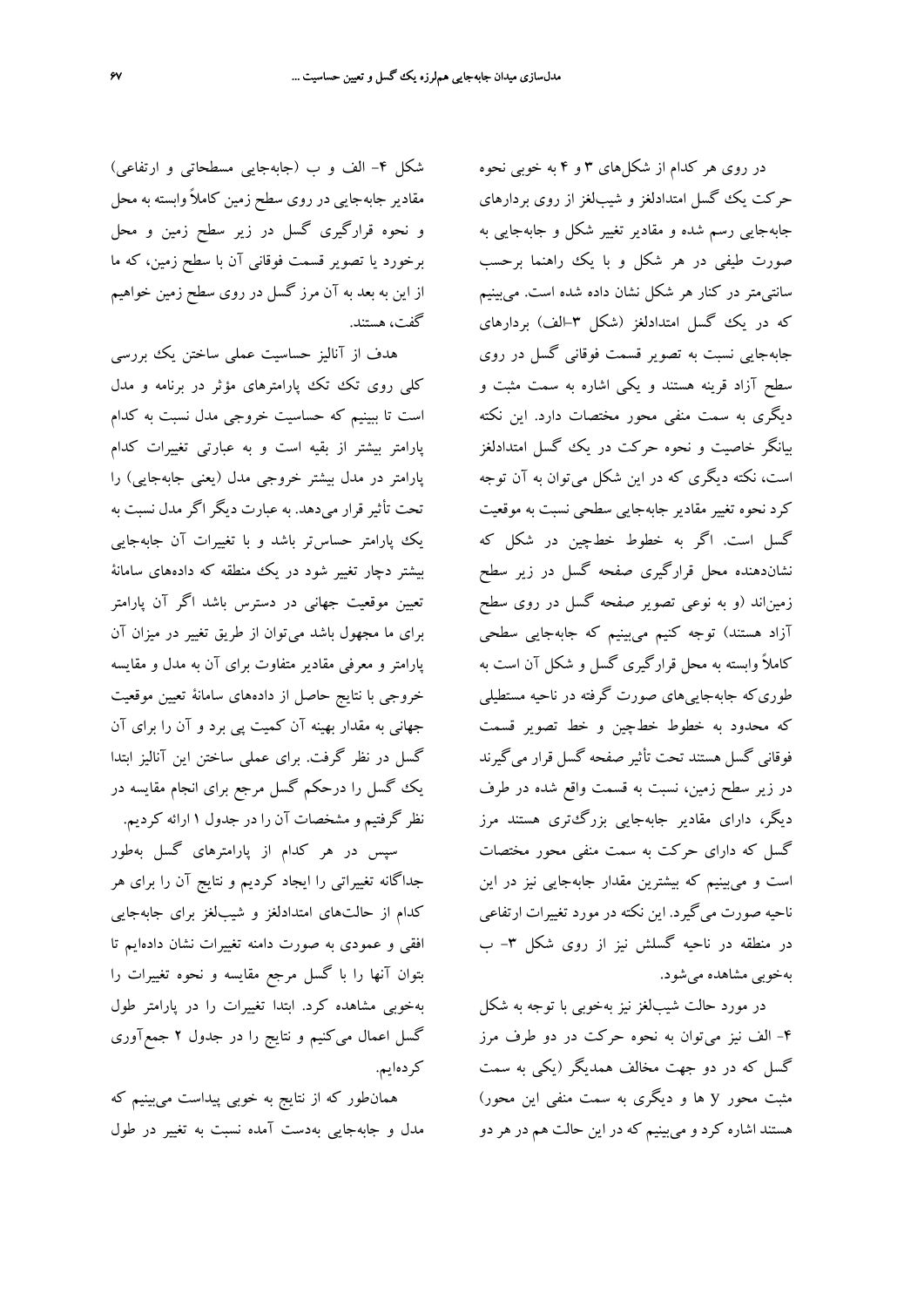زمين مماس باشد. همانطور كه در جدول 3 مشاهده ميكنيم ميزان تغييرات در جابهجايي باز هم مقدار كمي است ولي از تغييرات طول گسل بيشتر است و در حد چندين سانتيمتردر هر كدام از مؤلفهها است. حال تغييرات را در كميت عمق گسل اعمال ميكنيم و نتايج حاصل از آن را در جدول 4 نشان دادهايم و ميبينيم كه با اعمال دو تغيير در عمق گسل هر چه عمق بيشترميشود مقدار جابهجاييها به سرعت كاهش مييابد، اين تغيير در هر دو حالت امتدادلغز و شيبلغز براي مؤلفه افقي و قائم رخ ميدهد پس مشاهده ميشود كه مقدار حساسيت مدل به پارامتر عمق از دو پارامتر قبلي به مراتب بيشتراست و در حد چند ده سانتيمتراست.

گسل حساسيت زيادي نداشته است و مقدار جابهجايي چندان دستخوش تغيير نميشود ولي در كل مشاهده ميشود كه هر چه طول گسل بيشتر ميشود مقدار جابهجايي افقي و قائم در هر دو حالت رو به افزايش ميرود. پارامتر بعدي كه آن را بررسي ميكنيم، عرض گسل است. در اين حالت براي اينكه بتوانيم مقايسه را عملي كنيم و شرايط با گسل مرجع تغييري نكند، متناسب با تغيير در عرض گسل، كميت عمق هم دچار تغيير ميشود، چون گسل مرجع به گونهاي در نظر گرفته شده كه قسمت فوقاني آن با سطح آزاد زمين مماس شود، پس  $\rm W\times sin\,\delta$  مقدار عمق را براي هر عرض جديد از رابطه بهدست ميآوريم تا همچنان قسمت فوقاني گسل با سطح

| <b>جدول ۲</b> . نتایج حاصل از اعمال تغییرات در کمیت طول گسل. |  |
|--------------------------------------------------------------|--|
|--------------------------------------------------------------|--|

| گسل   |            | $\delta$<br>C<br>W<br>L<br>Strike<br>(km)<br>(km)<br>$(\text{deg.})$ |         |      | U(m) |      | دامنه تغييرات جابهجايي برحسب سانتيمتر |              |                         |                             |  |
|-------|------------|----------------------------------------------------------------------|---------|------|------|------|---------------------------------------|--------------|-------------------------|-----------------------------|--|
|       | (km)       |                                                                      |         |      |      | Ъp   |                                       | Strike-slip  |                         | Dip-slip                    |  |
|       |            |                                                                      |         | افقى | قائم | افقى | قائم                                  |              |                         |                             |  |
| گسل ۱ | $\Upsilon$ | $\lambda$                                                            | 0,12    | ٤٠   | ٤    | ٣    | $\cdot \sim \text{YAL}$               | $-1.9 - 1.9$ | $\cdot \sim 11V$        | $-Y \cdot \sim Y \cdot V$   |  |
| گسل ۲ | ١٤         | $\lambda$                                                            | ١٤ (, ٥ | ٤٠   | ٤    | ٣    | $\cdot \sim \text{YAO}$               | $-1.9 - 1.9$ | $\cdot \sim 11\text{A}$ | $\cdot \sim$ ۲۰٦            |  |
| گسل ۳ | ۱٥         | $\lambda$                                                            | 0,12    | ٤٠   | ٤    | ٣    | $\cdot \sim \text{YAO}$               | $-11.011$    | $\cdot \sim 119$        | $\cdot \sim \gamma \cdot 7$ |  |

 $\lambda, \mu = \mathfrak{t} \cdot \text{GPa}$ 

**جدول .3** نتايج حاصل از اعمال تغييرات در كميت عرض گسل.

| گسل   |           | W<br>(km)     | C<br>(km)               | $\delta$<br>$(\text{deg.})$ | U(m)   |              | دامنه تغييرات جابهجايي برحسب سانتىمتر |                    |                   |                |
|-------|-----------|---------------|-------------------------|-----------------------------|--------|--------------|---------------------------------------|--------------------|-------------------|----------------|
|       | L<br>(km) |               |                         |                             | Strike |              |                                       | Strike-slip        |                   | Dip-slip       |
|       |           |               | $\mathop{\rm Dip}$      | افقى                        | قائم   | افقى         | قائم                                  |                    |                   |                |
| گسل   | ۱۲        | $\mathcal{A}$ | $\circ$ , $\vee \wedge$ | $\mathfrak{t}$ .            | ٤      | ٣            | $\cdot \sim$ ۲٦۲                      | $-97 - 97$         | $\cdot \sim 102$  | $-1V \sim 1V9$ |
| گسل ۲ | ۱۲        | $\mathcal{L}$ | 7,27                    | ٤٠                          | ٤      | $\mathbf{r}$ | $\cdot \sim$ 179                      | $-97 - 97$         | $\cdot \sim 1$ ۳۷ | $-1V \sim 1AV$ |
| گسل ۳ | $\gamma$  | $\setminus$   | V, V                    | ٤٠                          | ٤      | $\mathbf{r}$ | $\cdot \sim \text{Y} \times \text{Y}$ | $-1$ $\sim$ $\sim$ | $\cdot \sim 17V$  | $-12 \sim 190$ |

 $\lambda, \mu = \mathfrak{t} \cdot \text{GPa}$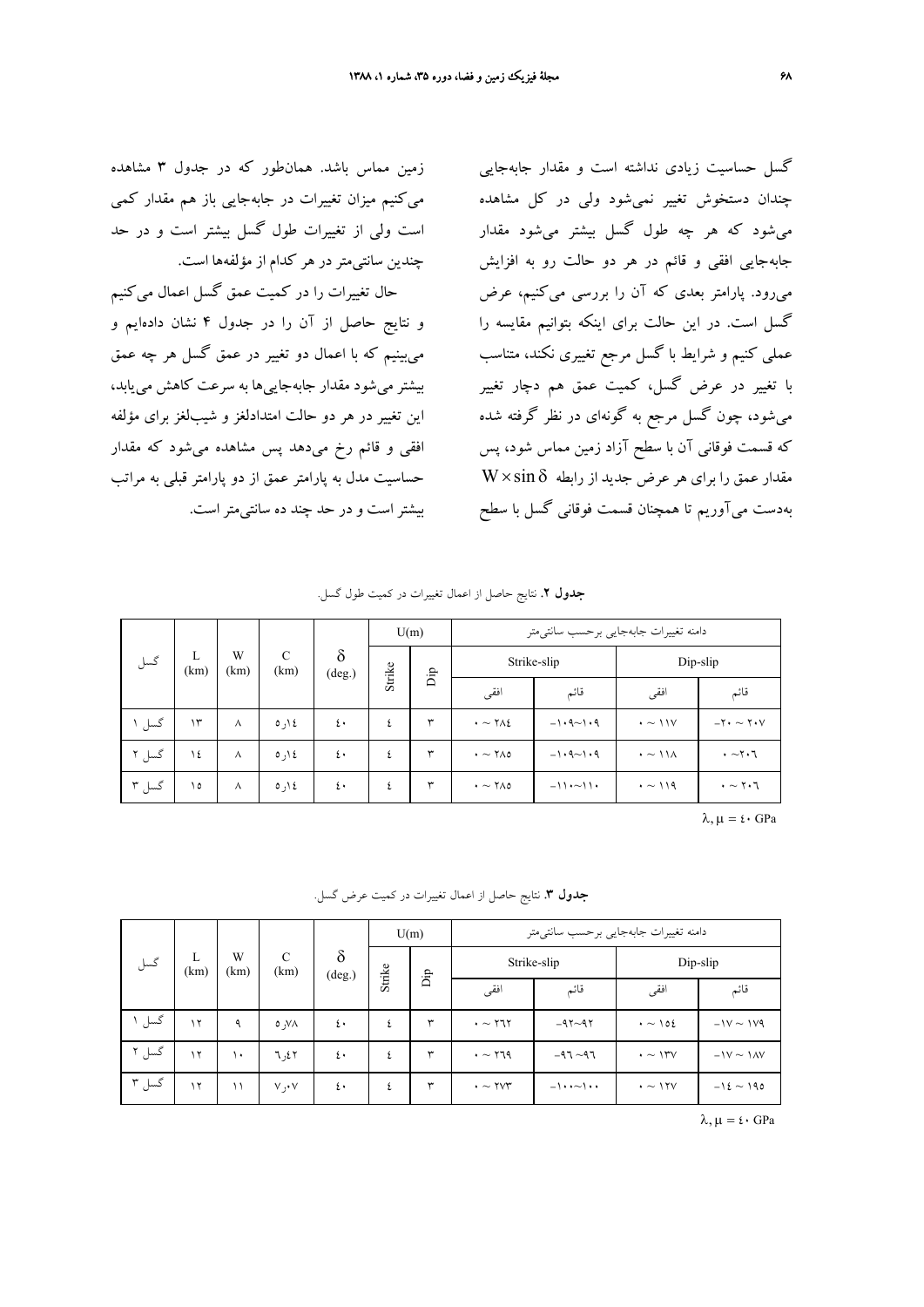| گسل                             |           | W<br>(km) | C<br>(km) | ີ               | U(m)   |            |                       | دامنه تغييرات جابهجايي برحسب سانتيءتر |                          |                |
|---------------------------------|-----------|-----------|-----------|-----------------|--------|------------|-----------------------|---------------------------------------|--------------------------|----------------|
|                                 | ┺<br>(km) |           |           | $(\text{deg.})$ | Strike | Ъp         |                       | Strike-slip                           |                          | Dip-slip       |
|                                 |           |           |           |                 |        |            | افقى                  | قائم                                  | افقى                     | قائم           |
| گسل                             | ۲         | $\lambda$ | ۱۶ (۱۲    | ٤٠              |        | $\check{}$ | $\cdot$ /7 $\sim$ 129 | $-VV\sim$ VV                          | $\cdot$ $\sim$ 2 $\land$ | $-1V \sim 19$  |
| گسل<br>$\overline{\phantom{a}}$ | ۲         | л         | V, V      | ٤٠              |        | $\tilde{}$ | $\cdot$ /7 $\sim$ 92  | $-72072$                              | $\cdot \sim \epsilon$    | $-11 \sim 104$ |

**جدول .4** نتايج حاصل از اعمال تغييرات در كميت عمق گسل.

 $\lambda, \mu = \mathfrak{t} \cdot \text{GPa}$ 

كميت بعدي كه تغييرات را در آن اعمال ميكنيم پارامتر شيب گسل است. اين تغييرات و نتايج حاصل از آنها در جدول 5 ارائه شده است. مقدار اثر تغييرات اين پارامتر در ميزان جابهجاييها نسبت به كميت عمق تدريجيتر است و براي مؤلفههاي ارتفاعي ميزان آن از تغييرات ايجاد شده در مؤلفه مسطحاتي بيشتر است و حساسيت جابهجايي قائم به تغيير در زاويه شيب گسل بيشتر است. در اعمال اين تغييرات اين نكته لازم به ذكر است كه در اين حالت هم مانند پارامتر عرض گسل با تغيير در كميت زاويه بايد مجدداً عمق گسل را از رابطه محاسبه كرده و مقدار جديد را براي عرض  $W\times\sin\delta$ گسل در نظر گرفت.

حال به سراغ تغيير در پارامتر جداشدگي گسل ميرويم. مقدار آن را براي هر كدام از حالتهاي امتدادلغز و شيبلغز به طور مجزا تغيير ميدهيم و نتايج

حاصل را در جدول 6 ارائه كردهايم. ملاحظه ميشود كه ميزان تغيير در جابهجاييها در هر كدام از حالتها از ساير كميتها به مراتب بيشتر و محسوستر است و در حدود چندين ده سانتيمتراست.

در خاتمه مدل را براي دو مقدار ضرايب لامه اجرا ميكنيم و ميبينيم كه تغييرات اعمال شده در اين كميت با آن كه مقدار تغيير اعمال شده از لحاظ عددي قابل ملاحظه است ولي جابهجاييها دچار تغيير چنداني نميشوند و اين تغيير در جابهجايي از حد چند دهم ميليمتر فراتر نميرود. ميتوان با توجه به جدول 7 تأييد كرد كه مدل، نسبت به تغييرات لامه حساسيتي از خود نشان نمي دهد.

حال نتايج حاصل از اين آناليز را كه در جدولهاي 2 تا 7 ارائه شد را ميتوان به صورت جدولهاي 8 و 9 بيان كرد:

|       |           |           |                       | $\delta$<br>$(\text{deg.})$ | U(m) |      | دامنه تغييرات جابهجايي برحسب سانتىمتر |                                       |                   |                               |  |
|-------|-----------|-----------|-----------------------|-----------------------------|------|------|---------------------------------------|---------------------------------------|-------------------|-------------------------------|--|
| گسل   | L<br>(km) | W<br>(km) | $\mathcal{C}$<br>(km) |                             |      |      |                                       | Strike-slip                           | Dip-slip          |                               |  |
|       |           |           |                       | Strike                      | Ďр   | افقى | قائم                                  | افقى                                  | قائم              |                               |  |
| گسل ۱ | $\gamma$  | $\wedge$  | ٤                     | ٣٠                          | ٤    | ٣    | $\cdot \sim \text{YAV}$               | $-1.5 - 1.5$                          | $\cdot \sim 1$ ۳۳ | $-\mathbf{r} \cdot \sim 1$ or |  |
| گسل ۲ | $\gamma$  | $\lambda$ | 0,70                  | ٤٥                          | ٤    | ٣    | $\cdot \sim \text{Y0} \wedge$         | $-\lambda\lambda\sim\lambda\lambda$   | $\cdot \sim 129$  | $-11 - 119$                   |  |
| گسل ۳ | $\gamma$  | $\wedge$  | 7,17                  | $\circ$                     | ٤    | ٣    | $\cdot \sim \text{Y} \text{V}$        | $-92-92$                              | $\cdot \sim$ 121  | $-1/V \sim 110$               |  |
| گسل ٤ | $\gamma$  | $\wedge$  | 7,00                  | $\circ \circ$               | ٤    | ٣    | $\cdot \sim \text{YYV}$               | $-V$ $\sim$ V $\circ$                 | $\cdot \sim 170$  | $-7 \sim 190$                 |  |
| گسل ٥ | ۱۲        | $\wedge$  | V, V                  | $\wedge\cdot$               | ٤    | ٣    | $\cdot$ $\sim$ 197                    | $-\epsilon \cdot \sim \epsilon \cdot$ | $\cdot \sim 1$    | $-\Lambda$ 1 ~ 100            |  |

**جدول .5** نتايج حاصل از اعمال تغييرات در زاويه شيب گسل.

 $\lambda, \mu = \mathfrak{t} \cdot \text{GPa}$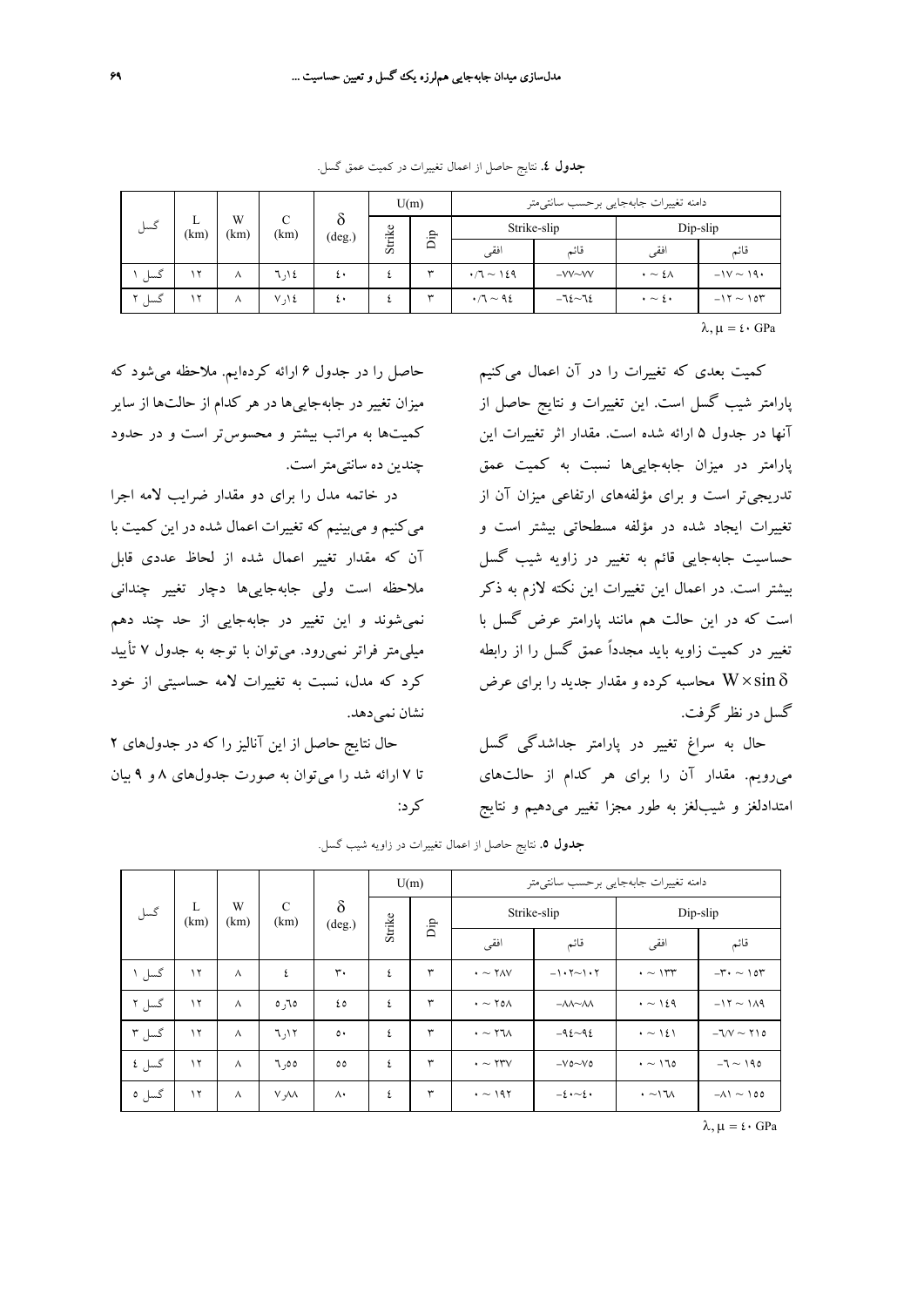| گسل   |           | W<br>(km) | C<br>(km) | $\delta$<br>$(\text{deg.})$ |    | U(m)   |                                    | دامنه تغييرات جابهجايي برحسب سانتىمتر |                          |                           |  |
|-------|-----------|-----------|-----------|-----------------------------|----|--------|------------------------------------|---------------------------------------|--------------------------|---------------------------|--|
|       | L<br>(km) |           |           |                             |    | Strike |                                    | Strike-slip                           |                          | Dip-slip                  |  |
|       |           |           |           |                             | Ъî |        | افقى                               | قائم                                  | افقى                     | قائم                      |  |
| گسل ۱ | $\gamma$  | $\lambda$ | 0,12      | ٤٠                          | ٣  | ۷      | $\cdot \sim$ $\uparrow$ $\uparrow$ | $-\Lambda$ Y $\sim$ $\Lambda$ Y       | $\cdot \sim \vee \wedge$ | $-14 - 14$                |  |
| گسل ۲ | $\gamma$  | $\wedge$  | 0,12      | ٤٠                          | ٤  | ٣      | $\cdot \sim \text{YAL}$            | $-1.9 - 1.9$                          | $\cdot \sim 11V$         | $-Y \cdot \sim Y \cdot V$ |  |
| گسل ۳ | $\gamma$  | $\wedge$  | 0,12      | ٤٠                          | ٥  | ٤      | $\cdot \sim$ $\sim$ 00             | $-1177 - 1177$                        | $\cdot \sim 107$         | $-YV \sim YV$ ٦           |  |

**جدول .6** نتايج حاصل از اعمال تغييرات در كميت جداشدگي.

**جدول .7** نتايج اعمال تغييرات در ضرايب لامه.

| گسل                                           |                             | W<br>(km) | $\mathcal{C}$ | $\delta$         | U(m)   |              | دامنه تغييرات جابهجايي برحسب سانتىمتر |              |                  |                      |
|-----------------------------------------------|-----------------------------|-----------|---------------|------------------|--------|--------------|---------------------------------------|--------------|------------------|----------------------|
|                                               | L<br>(km)<br>(km)<br>(deg.) |           |               |                  | Strike |              | Strike-slip                           |              | Dip-slip         |                      |
|                                               |                             |           | Ъp            | افقى             | قائم   | افقى         | قائم                                  |              |                  |                      |
| گسل ۱<br>$\lambda, \mu$ =<br>۲۰ Gpa           | $\gamma$                    | $\wedge$  | 0,12          | $\mathfrak{t}$ . | ٤      | $\mathsf{r}$ | $\cdot \sim \text{YAL}$               | $-1.9 - 1.9$ | $\cdot \sim 11V$ | $-17 \sim 7.4$       |
| گسل ۲<br>$\lambda, \mu$ =<br>$\mathsf{r}$ Gpa | $\gamma$                    | Λ         | ١٤ ار ٥       | $\mathfrak{t}$ . | ٤      | $\mathsf{r}$ | $\cdot \sim \text{YAL}$               | $-1.9 - 1.9$ | $\cdot \sim 11V$ | $-10 \sim Y \cdot V$ |

| ارتفاعي                        | تغييرات جابهجايي<br>مسطحاتى | میزان تغییرات | نام پارامتر | ر دیف |
|--------------------------------|-----------------------------|---------------|-------------|-------|
| $\mathbf{v} \cdot \mathbf{cm}$ | $v \cdot cm$                | ا متر         | جداشدگے     |       |
| <b>ITCm</b>                    | $\circ$ · cm                | ۱ کیلومتر     | عمق گسل     | ۲     |
| 1 <sub>f</sub> cm              | 10cm                        | ۵ در جه       | زاويه شيب   | ٣     |
| ίcm                            | ٥cm                         | ۱ کیلومتر     | عرض گسل     | ٤     |
| $\cdot$ /0 $cm$                | $\gamma$ cm                 | ۳ کیلومتر     | طول گسل     | ٥     |
| ٠                              | ٠                           | \ GPa         | ضرايب لامه  |       |

## **جدول .8** نتايج آناليز حساسيت در گسل امتدادلغز.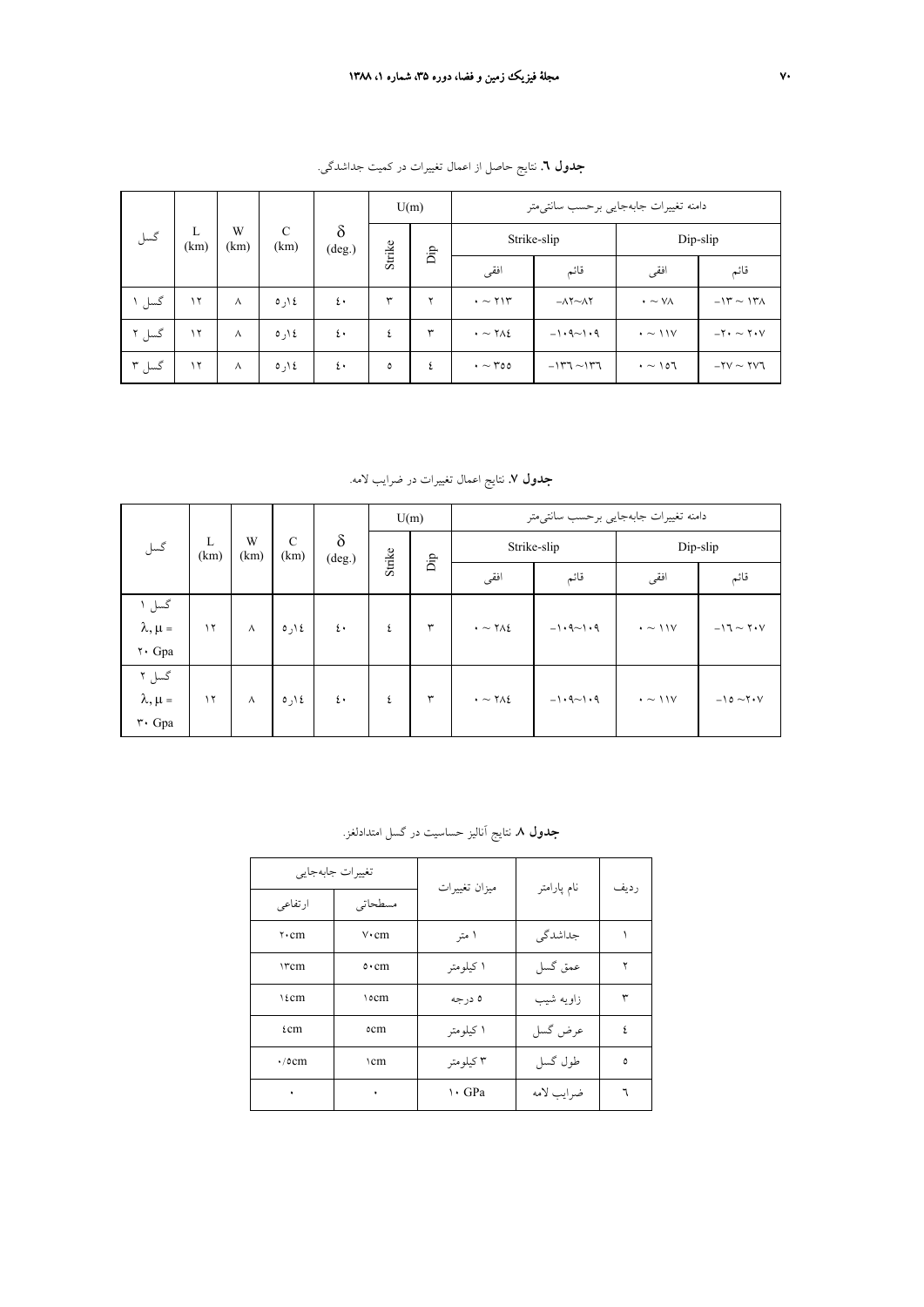|                                | تغييرات جابهجايي | میزان تغییرات | نام پارامتر | ر دیف |
|--------------------------------|------------------|---------------|-------------|-------|
| ارتفاعى                        | مسطحاتي          |               |             |       |
| ٦٩cm                           | <b>TACm</b>      | ا متر         | جداشدگی     |       |
| $r$ $\circ$ $cm$               | ۳٥cm             | ۱ کیلومتر     | عمق گسل     | ۲     |
| $\mathbf{r} \cdot \mathbf{cm}$ | 10cm             | ۵ در جه       | زاويه شيب   | ٣     |
| ٦cm                            | $\cdot$ cm       | ۱ کیلومتړ     | عرض گسل     | ٤     |
| \cm                            | $\tau$ cm        | ۳ کیلو متر    | طول گسل     | ٥     |
| ٠                              |                  | \ GPa         | ضرايب لامه  |       |

**جدول .9** نتايج آناليز حساسيت در گسل شيبلغز.

سطح زمين، كه در شكلها با خط ممتد نمايش داده شده است، بيشتر از ساير نواحي است و همچنين قسمتي كه واقع در محدوده صفحه گسل كه در روي سطح زمين تصوير شده است، محدوده خطچين در شكلها، قرار دارد داراي جابهجايي و تغيير شكل سطحي بيشتر از مناطق ديگر ولي كمتر از قسمت واقع در اطراف ناحيه بالايي گسل است.

در ادامه اين تحقيق با توجه به پيبردن به حساسيت مدل به مشخصات و ضرايب گسل (پارامترهاي مدل)، آناليز حساسيت براي سنجش ميزان حساسيت ميدان جابهجايي و مدل به كميتها و پارامترهاي مؤثر در مدل صورت گرفت. به اين صورت كه جابهجاييها را با تغيير در پارامترهاي متفاوت محاسبه و نتايج حاصل را براي هر كميت در جدولي جداگانه جمعآوري كرديم، به گونهاي كه بتوان آنها را مقايسه كرد. نتيجهاي كه از اين آناليز به دست آمد اين بود كه مدل و جابهجايي به تغييرات ايجاد شده در كميت جداشدگي بيشترين واكنش را نشان داده و برعكس با تغيير در ضرايب لامه تغيير چندان محسوس و قابل توجهي در جابهجاييهاي مسطحاتي ايجاد نميشود. با توجه به نتايج اين آناليز ميتوان اظهار كرد كه براي

به صورت يك نتيجهگيري، با توجه به نتايج حاصل از جدولهاي و محاسبات تغيير شكل ميتوان به اين نكته اشاره كرد كه حساسيت مدل به تغيير در پارامترهاي متفاوت به ترتيب از چپ به راست به شكل زير است:

 $U, C, \delta, W, L, (\mu, \lambda)$ 

و ملاحظه ميشود كه بيشترين حساسيت و تغيير در جابهجايي نسبت به پارامتر جداشدگي و كمترين آن نسبت به ضرايب لامه است:

**4 نتيجهگيري**

در بخش 3 مدلسازي براي يك گسل شبيهسازي شده با مشخصات هندسي و ضرايب معلوم در دو حالت متفاوت حركت امتدادلغز و شيبلغز بر مبناي روابط رياضي ذكر شده در بخش 2 صورت گرفت. در هر دو حالت ذكر شده مشاهده ميشود كه نحوه جابهجايي چه در بعد مسطحاتي و چه ارتفاعي وابسته به نوع گسل و مشخصات آن است. براي نمونه براي گسل شبيهسازي شده پيشگفته ميزان جابهجايي (مسطحاتي و ارتفاعي) در محدوده اطراف تصوير قسمت بالايي گسل (لبه بالايي) در روي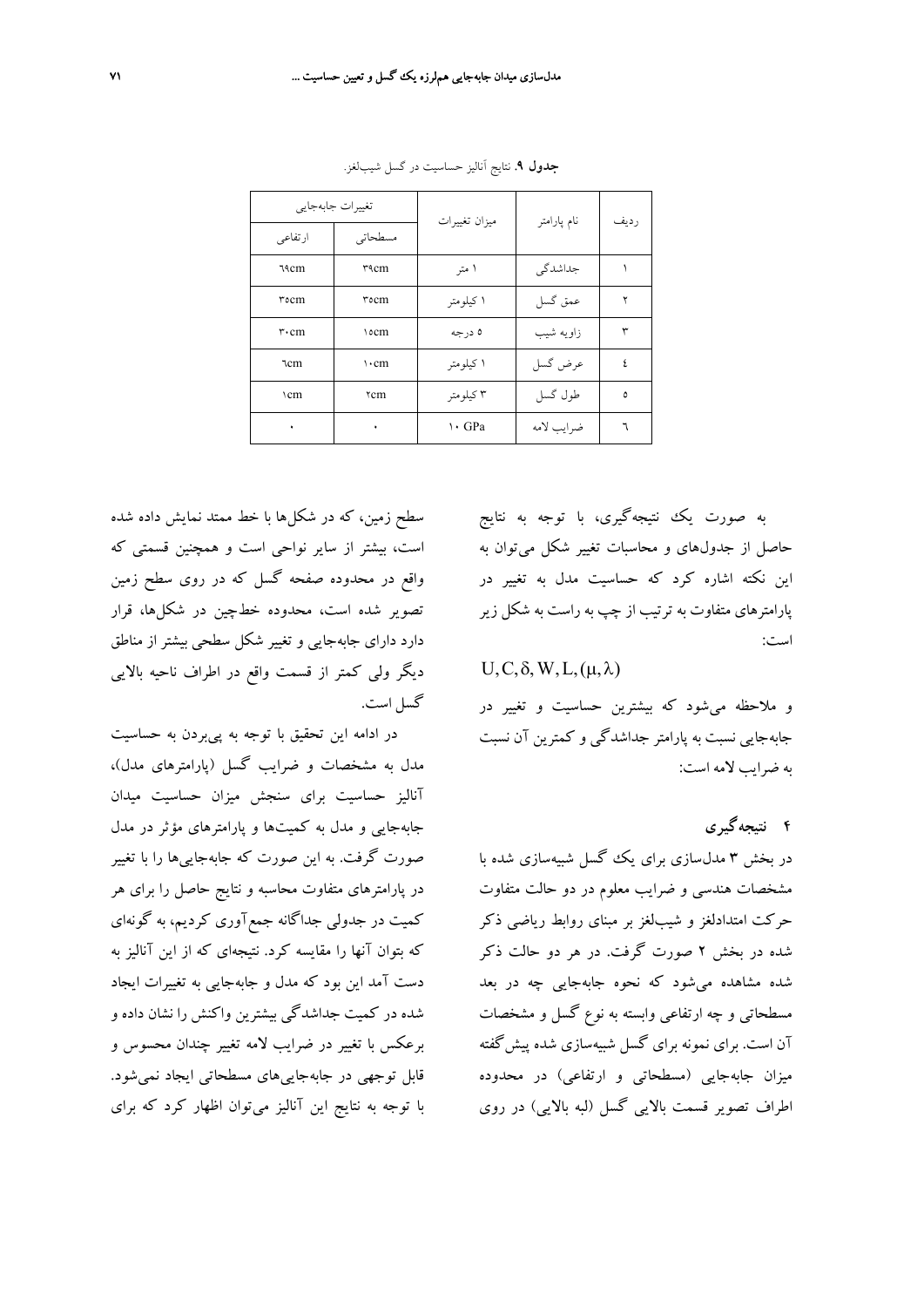مدلسازي يك گسل نياز است تا كميتهاي جداشدگي، عمق گسل، زاويه شيب و عرض با دقت نسبتاً خوب و قابل ملاحظهاي در دسترس باشند تا بتوان به نتيجه خوب و قابل قبولي دست يافت. مقايسه نتيجه حاصل از آن با نتايج حاصل از دادههاي سامانة تعيين موقعيت جهاني مقدار آن پارامتر مجهول را براي گسل ذكر شده تعيين ميكند و از اين راه ميتوان مشخصات يك گسل را تعيين كرد تا بتوان از آن در انجام

> درحكم يك نتيجه كلي ميتوان با توجه به آناليز صورت گرفته اعلام كرد كه حساسيت مدل به تغيير در پارامترهاي متفاوت با توجه به جدول 10 از بالا به پايين، رو به كاهش است:

**جدول .10** حساسيت مدل به تغيير در پارامترها.

|                          | نام پارامتر        | رديف |
|--------------------------|--------------------|------|
| كاهش<br>$\left.\right\}$ | جداشدگی U          |      |
|                          | عمق گسل C          |      |
|                          | $\delta$ زاویه شیب |      |
|                          | عرض گسل W          |      |
|                          | طول گسل L          |      |
|                          | ضرايب لامه λ,μ     |      |

Earth, **21**, 251-284. Kawasaki, I. Y. Suzaki, and Sato, R., 1975, Seismic waves due to a shear fault in a semiinfinite medium, Part 2, moving source, J. Phys. Earth, **23**, 43-61.

Abolghasem, A. M., and Grafarend, E. W., 2003, Finite element analysis of quasi-static earthquake displacement fields observed by

Chinnery, M. A., 1963, The stress change that accompany strike-slip faulting, B. Seismol.

Dias, F., and Dutykh, D., 2006, Dynamics of tsunami waves, Springer, Germany. Iwasaki, T., and Sato, R., 1979, Strain field in a semi-infinite medium due to an inclined rectangular fault, J. Phys. Earth, **27**, 285-314. Kawasaki, I. Y. Suzaki, and Sato, R., 1973, Seismic waves due to a shear fault in a semiinfinite medium, Part 1, point source, J. Phys.

GPS: J. Geodesy, **77**, 529-536.

Soc. Am., **53**, 921-932.

كارهاي تحليلي ديگراستفاده كرد.

**منابع**

- Love, A. E. H., 1944, A treatise on the mathematical theory of elasticity, Dover Publications, New York, USA.
- McGinley, J. R, 1969, A comparison of observed permanent tilts and strains due to earthquakes with those calculated from displacement dislocations in elastic earth models, Ph.D. thesis, California Institute of Technology, Pasadena, California, USA.
- Masterlark, T., 2003, Finite element model predictions of static deformation from dislocation sources in a Res. pp. subduction zone: Sensivities to homogeneous, isotropic, Poisson-solid, and half-space assumptions, J. Geophys., **108**, 2540.
- Mindlin, R. D., 1936, Force at a point in the interior of a semi-infinite medium, Physics, **7**, 195-202.
- Okada, Y., 1980, Theoretical strain seismogram and its applications, Bull. Earthq. Res. Ins. Tokyo Uni. Vol, **55**, 101-168.
- Okada, Y., 1985, Surface deformation due t shear and tensile faults in a half-space, B. Seismol.

و با توجه به جدول مشاهده ميشود كه بيشترين حساسيت مدل و تغيير در مقادير عددي جابهجاييها نسبت به پارامتر جداشدگي و كمترين آن نسبت به ضرايب لامه (در هردو حالت امتدادلغزو شيبلغز) است.

همچنين ميتوان اين پيشنهاد را مطرح كرد كه جمعآوري دادههاي GPS براي مناطق پر خطر و تركيب نتيجه اين دادهها با مدل و تعيين مشخصات هندسي گسلهاي فعال منطقه درحكم يك كاربرد مدل توصيه ميشود. به اين صورت كه براي كميتهاي مؤثر در مدل كه مدل و ميدان جابهجايي حاصل از آن نسبت به آنها حساستر است، اگر در منطقه دادههاي سامانه تعيين موقعيت جهاني و در نتيجه جابهجايي بهدست آمده از اين دادهها در دسترس باشد، اگر يكي از پارامترهاي پيشگفته (كه مدل به آن حساس است) مجهول باشد با تغيير در مقدار آن پارامتر و معرفي مقادير متفاوت آن به مدل و